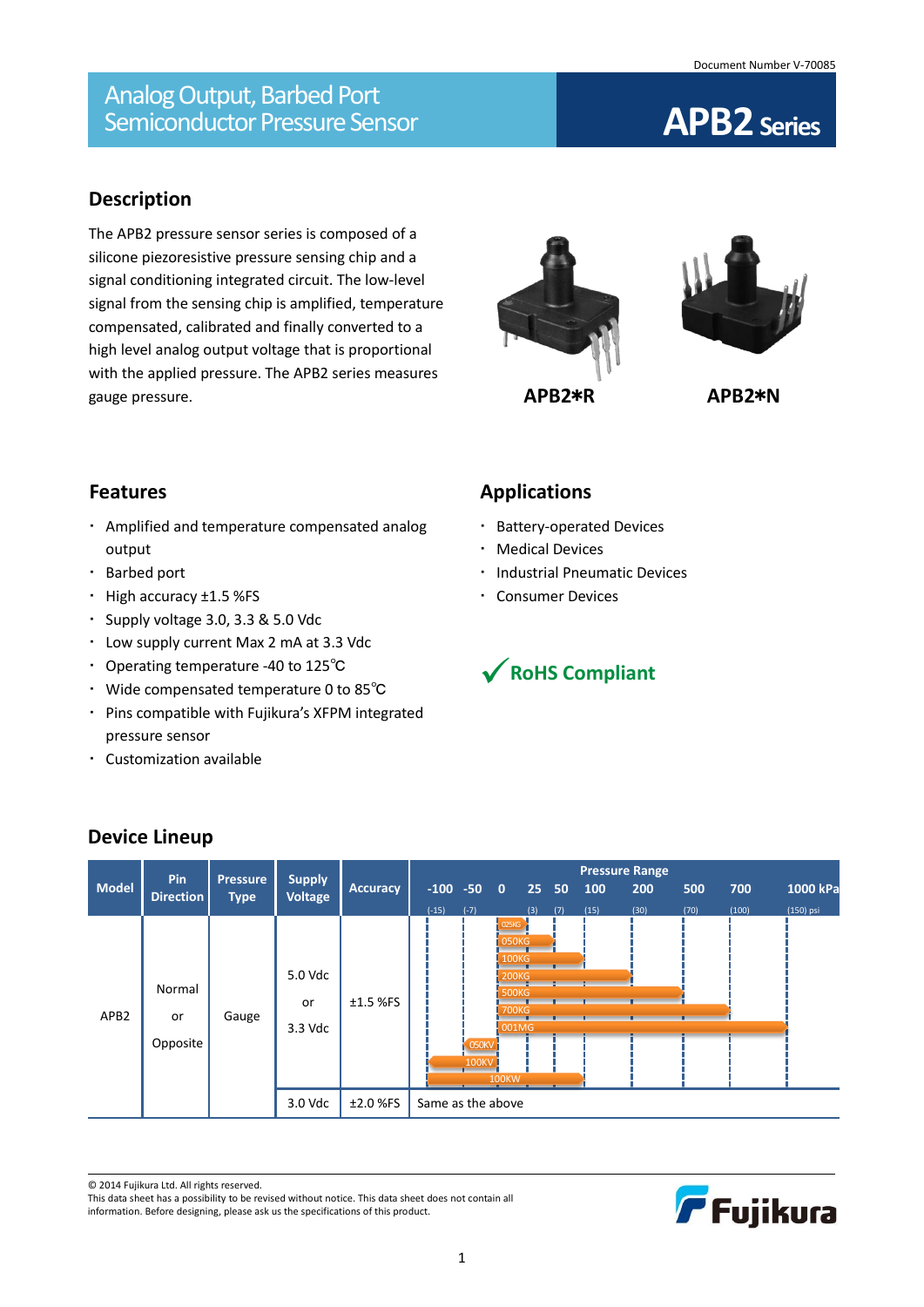

#### **Device Name Code**





### **Block Diagram Diagram Output Characteristics**



F Fujikura

© 2014 Fujikura Ltd. All rights reserved. This data sheet has a possibility to be revised without notice. This data sheet does not contain all information. Before designing, please ask us the specifications of this product.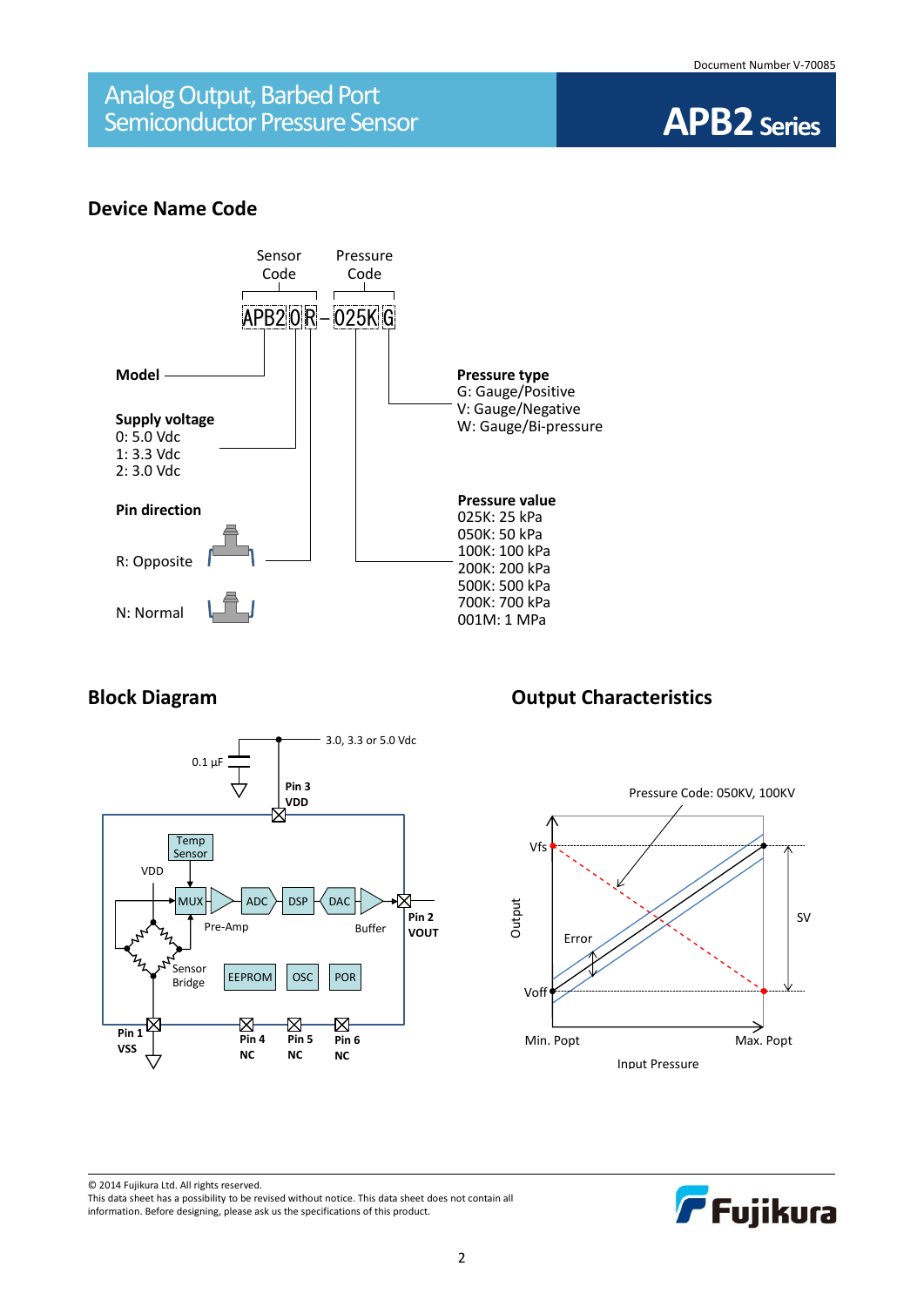### **Absolute Maximum Ratings**

| <b>Item</b>                  | <b>Symbol</b> | Rating                   | Unit        |
|------------------------------|---------------|--------------------------|-------------|
| Supply Voltage               | VDDmax        |                          | Vdc         |
| Load Pressure                | Pmax+         | See Pressure Range Table |             |
| <b>Operating Temperature</b> | Topt          | $-40$ to $+125$          | $\sim$<br>ັ |
| Storage Temperature          | <b>Tstg</b>   | $-40$ to $+125$          | $\sim$<br>ັ |

### **General Specifications**

| <b>Item</b>               | <b>Symbol</b> | <b>Sensor Code</b>        |                 |                |     |  |  |
|---------------------------|---------------|---------------------------|-----------------|----------------|-----|--|--|
|                           |               | APB <sub>20</sub>         | APB22           | <b>Unit</b>    |     |  |  |
| Supply Voltage            | <b>VDD</b>    | $5.0 \pm 0.25$            | $3.3 \pm 0.165$ | $3.0 \pm 0.15$ | Vdc |  |  |
| Type of Pressure          |               | Gauge pressure            |                 |                |     |  |  |
| Pressure Media            | -             | Non-corrosive gases       |                 |                |     |  |  |
| Compensated Temperature   |               | $0$ to $+85$              |                 |                |     |  |  |
| <b>Operating Humidity</b> | Hopt          | 30 to 85 (non-condensing) |                 |                |     |  |  |
| <b>Storage Humidity</b>   | <b>Hstg</b>   | 30 to 85 (non-condensing) |                 |                |     |  |  |

#### **Pressure Range**

|                                |               |      | <b>Pressure Code</b> |              |        |                       |         |         |                       |        |              |              |             |
|--------------------------------|---------------|------|----------------------|--------------|--------|-----------------------|---------|---------|-----------------------|--------|--------------|--------------|-------------|
| <b>Item</b>                    | <b>Symbol</b> |      | 025KG                | <b>OSOKG</b> |        | 100KG   200KG   500KG |         |         | ' 700KG  001MG  050KV |        | <b>100KV</b> | <b>100KW</b> | <b>Unit</b> |
| Absolute Maximum Load Pressure | Pmax+         |      | $+50$                | $+100$       | $+200$ | +400                  | $+1000$ | $+1400$ | $+1500$               | $+100$ | $+200$       | $+200$       |             |
|                                |               | Min. |                      |              |        |                       |         | 0       |                       | $-50$  | $-100$       | $-100$       | kPa         |
| <b>Measurement Pressure</b>    | Popt.         | Max. | $+25$                | $+50$        | $+100$ | $+200$                | $+500$  | $+700$  | $+1000$               |        |              | $+100$       |             |

### **Electrical Characteristics** Load resistor RL =∞, Ambient temperature Ta = 25<sup>°</sup>C

| <b>Sensor Code</b>                                                                        | <b>Item</b>               |                                                                                                                                                                                                                                                                                                                                                                                                                                                                                                                                                                                                                                                                                                                                                                                                                                                                                                                                                                                                                                                                                                                                                                                                                                                                                                                                                                            |     |        | <b>Unit</b> |        |            |
|-------------------------------------------------------------------------------------------|---------------------------|----------------------------------------------------------------------------------------------------------------------------------------------------------------------------------------------------------------------------------------------------------------------------------------------------------------------------------------------------------------------------------------------------------------------------------------------------------------------------------------------------------------------------------------------------------------------------------------------------------------------------------------------------------------------------------------------------------------------------------------------------------------------------------------------------------------------------------------------------------------------------------------------------------------------------------------------------------------------------------------------------------------------------------------------------------------------------------------------------------------------------------------------------------------------------------------------------------------------------------------------------------------------------------------------------------------------------------------------------------------------------|-----|--------|-------------|--------|------------|
|                                                                                           |                           |                                                                                                                                                                                                                                                                                                                                                                                                                                                                                                                                                                                                                                                                                                                                                                                                                                                                                                                                                                                                                                                                                                                                                                                                                                                                                                                                                                            |     | Min.   | Typ.        | Max.   |            |
|                                                                                           | Offset Voltage            | Min. Popt, 050KV & 100KV: Max. Popt                                                                                                                                                                                                                                                                                                                                                                                                                                                                                                                                                                                                                                                                                                                                                                                                                                                                                                                                                                                                                                                                                                                                                                                                                                                                                                                                        |     |        | 0.2         | 0.2675 | $\vee$     |
|                                                                                           | <b>Full Scale Voltage</b> | Max. Popt, 050KV & 100KV: Min. Popt                                                                                                                                                                                                                                                                                                                                                                                                                                                                                                                                                                                                                                                                                                                                                                                                                                                                                                                                                                                                                                                                                                                                                                                                                                                                                                                                        | Vfs | 4.6325 | 4.7         | 4.7675 | $\vee$     |
|                                                                                           | Span Voltage              | <b>Rating</b><br><b>Condition</b><br><b>Symbol</b><br>Voff<br>0.1325<br>Min. to max. Popt<br><b>SV</b><br>4.5<br>$-1.5$<br>$+1.5$<br>$\overline{\phantom{a}}$<br>0 to $85^{\circ}$ C<br>Error<br>$-0.0675$<br>$+0.0675$<br>$\sim$<br>2.5<br>Vrso<br>3<br>Ic<br>$\sim$<br>$\blacksquare$<br>Voff<br>0.3405<br>Min. Popt, 050KV & 100KV: Max. Popt<br>0.2595<br>0.3<br>Vfs<br>Max. Popt, 050KV & 100KV: Min. Popt<br>3.0405<br>2.9595<br>3.0<br><b>SV</b><br>Min. to max. Popt<br>2.7<br>$-1.5$<br>$+1.5$<br>$\sim$<br>0 to $85^{\circ}$ C<br>Error<br>$-0.0405$<br>$+0.0405$<br>$\sim$<br>Vrso<br>1.7<br>$\overline{\phantom{a}}$<br>$\overline{2}$<br>Ic<br>Voff<br>0.204<br>Min. Popt, 050KV & 100KV: Max. Popt<br>0.096<br>0.15<br>Vfs<br>Max. Popt, 050KV & 100KV: Min. Popt<br>2.796<br>2.85<br>2.904<br>Min. to max. Popt<br><b>SV</b><br>2.7<br>$\blacksquare$<br>$\omega$<br>$-2.0$<br>$+2.0$<br>$\overline{\phantom{a}}$<br>0 to $85^{\circ}$ C<br>Error<br>$-0.054$<br>$+0.054$<br>$\blacksquare$<br>Vrso<br>1.5<br>$\mathbb{L}$<br>$\blacksquare$<br>$\overline{2}$<br>Ic<br>$\blacksquare$<br>$\blacksquare$<br>for reference<br>$\mathbf{1}$<br>tr<br>$\blacksquare$<br>$\omega$<br>fs<br>$\mathbf{1}$<br>$\overline{\phantom{a}}$<br>VOUT - VSS or VDD - VOUT<br><b>RL</b><br>2.5<br><b>VOUT - VSS</b><br><b>CL</b><br>15<br>$\blacksquare$<br>$\blacksquare$ | v   |        |             |        |            |
| APB <sub>20</sub><br>$VDD = 5.0$ Vdc                                                      |                           |                                                                                                                                                                                                                                                                                                                                                                                                                                                                                                                                                                                                                                                                                                                                                                                                                                                                                                                                                                                                                                                                                                                                                                                                                                                                                                                                                                            |     |        |             |        | %FS        |
|                                                                                           | Accuracy                  |                                                                                                                                                                                                                                                                                                                                                                                                                                                                                                                                                                                                                                                                                                                                                                                                                                                                                                                                                                                                                                                                                                                                                                                                                                                                                                                                                                            |     |        |             |        | $\vee$     |
|                                                                                           | <b>Output Resolution</b>  |                                                                                                                                                                                                                                                                                                                                                                                                                                                                                                                                                                                                                                                                                                                                                                                                                                                                                                                                                                                                                                                                                                                                                                                                                                                                                                                                                                            |     |        |             |        | mV         |
|                                                                                           | <b>Supply Current</b>     |                                                                                                                                                                                                                                                                                                                                                                                                                                                                                                                                                                                                                                                                                                                                                                                                                                                                                                                                                                                                                                                                                                                                                                                                                                                                                                                                                                            |     |        |             |        | mAdc       |
|                                                                                           | Offset Voltage            |                                                                                                                                                                                                                                                                                                                                                                                                                                                                                                                                                                                                                                                                                                                                                                                                                                                                                                                                                                                                                                                                                                                                                                                                                                                                                                                                                                            |     |        |             |        | $\vee$     |
|                                                                                           | <b>Full Scale Voltage</b> |                                                                                                                                                                                                                                                                                                                                                                                                                                                                                                                                                                                                                                                                                                                                                                                                                                                                                                                                                                                                                                                                                                                                                                                                                                                                                                                                                                            |     |        |             |        | V          |
|                                                                                           | Span Voltage              |                                                                                                                                                                                                                                                                                                                                                                                                                                                                                                                                                                                                                                                                                                                                                                                                                                                                                                                                                                                                                                                                                                                                                                                                                                                                                                                                                                            |     |        |             |        | $\vee$     |
| APB21<br>$VDD = 3.3$ Vdc<br>Accuracy<br><b>Output Resolution</b><br><b>Supply Current</b> |                           |                                                                                                                                                                                                                                                                                                                                                                                                                                                                                                                                                                                                                                                                                                                                                                                                                                                                                                                                                                                                                                                                                                                                                                                                                                                                                                                                                                            |     |        |             | %FS    |            |
|                                                                                           |                           |                                                                                                                                                                                                                                                                                                                                                                                                                                                                                                                                                                                                                                                                                                                                                                                                                                                                                                                                                                                                                                                                                                                                                                                                                                                                                                                                                                            |     |        |             |        | $\vee$     |
|                                                                                           |                           |                                                                                                                                                                                                                                                                                                                                                                                                                                                                                                                                                                                                                                                                                                                                                                                                                                                                                                                                                                                                                                                                                                                                                                                                                                                                                                                                                                            |     |        |             |        | mV         |
|                                                                                           |                           |                                                                                                                                                                                                                                                                                                                                                                                                                                                                                                                                                                                                                                                                                                                                                                                                                                                                                                                                                                                                                                                                                                                                                                                                                                                                                                                                                                            |     |        |             |        | mAdc       |
|                                                                                           | Offset Voltage            |                                                                                                                                                                                                                                                                                                                                                                                                                                                                                                                                                                                                                                                                                                                                                                                                                                                                                                                                                                                                                                                                                                                                                                                                                                                                                                                                                                            |     |        |             |        | $\vee$     |
|                                                                                           | <b>Full Scale Voltage</b> |                                                                                                                                                                                                                                                                                                                                                                                                                                                                                                                                                                                                                                                                                                                                                                                                                                                                                                                                                                                                                                                                                                                                                                                                                                                                                                                                                                            |     |        |             |        | $\vee$     |
|                                                                                           | Span Voltage              |                                                                                                                                                                                                                                                                                                                                                                                                                                                                                                                                                                                                                                                                                                                                                                                                                                                                                                                                                                                                                                                                                                                                                                                                                                                                                                                                                                            |     |        |             |        | V          |
| APB22<br>$VDD = 3.0$ Vdc                                                                  |                           |                                                                                                                                                                                                                                                                                                                                                                                                                                                                                                                                                                                                                                                                                                                                                                                                                                                                                                                                                                                                                                                                                                                                                                                                                                                                                                                                                                            |     |        |             |        | %FS        |
|                                                                                           | Accuracy                  |                                                                                                                                                                                                                                                                                                                                                                                                                                                                                                                                                                                                                                                                                                                                                                                                                                                                                                                                                                                                                                                                                                                                                                                                                                                                                                                                                                            |     |        |             |        | V          |
|                                                                                           | <b>Output Resolution</b>  |                                                                                                                                                                                                                                                                                                                                                                                                                                                                                                                                                                                                                                                                                                                                                                                                                                                                                                                                                                                                                                                                                                                                                                                                                                                                                                                                                                            |     |        |             |        | mV         |
|                                                                                           | <b>Supply Current</b>     |                                                                                                                                                                                                                                                                                                                                                                                                                                                                                                                                                                                                                                                                                                                                                                                                                                                                                                                                                                                                                                                                                                                                                                                                                                                                                                                                                                            |     |        |             |        | mAdc       |
|                                                                                           | <b>Response Time</b>      |                                                                                                                                                                                                                                                                                                                                                                                                                                                                                                                                                                                                                                                                                                                                                                                                                                                                                                                                                                                                                                                                                                                                                                                                                                                                                                                                                                            |     |        |             |        | msec.      |
|                                                                                           | Sampling Frequency        |                                                                                                                                                                                                                                                                                                                                                                                                                                                                                                                                                                                                                                                                                                                                                                                                                                                                                                                                                                                                                                                                                                                                                                                                                                                                                                                                                                            |     |        |             |        | <b>kHz</b> |
| Common                                                                                    | Load Resistor             |                                                                                                                                                                                                                                                                                                                                                                                                                                                                                                                                                                                                                                                                                                                                                                                                                                                                                                                                                                                                                                                                                                                                                                                                                                                                                                                                                                            |     |        |             |        | kΩ         |
|                                                                                           | Load Capacitance          |                                                                                                                                                                                                                                                                                                                                                                                                                                                                                                                                                                                                                                                                                                                                                                                                                                                                                                                                                                                                                                                                                                                                                                                                                                                                                                                                                                            |     |        |             |        | nF         |

© 2014 Fujikura Ltd. All rights reserved.

This data sheet has a possibility to be revised without notice. This data sheet does not contain all information. Before designing, please ask us the specifications of this product.